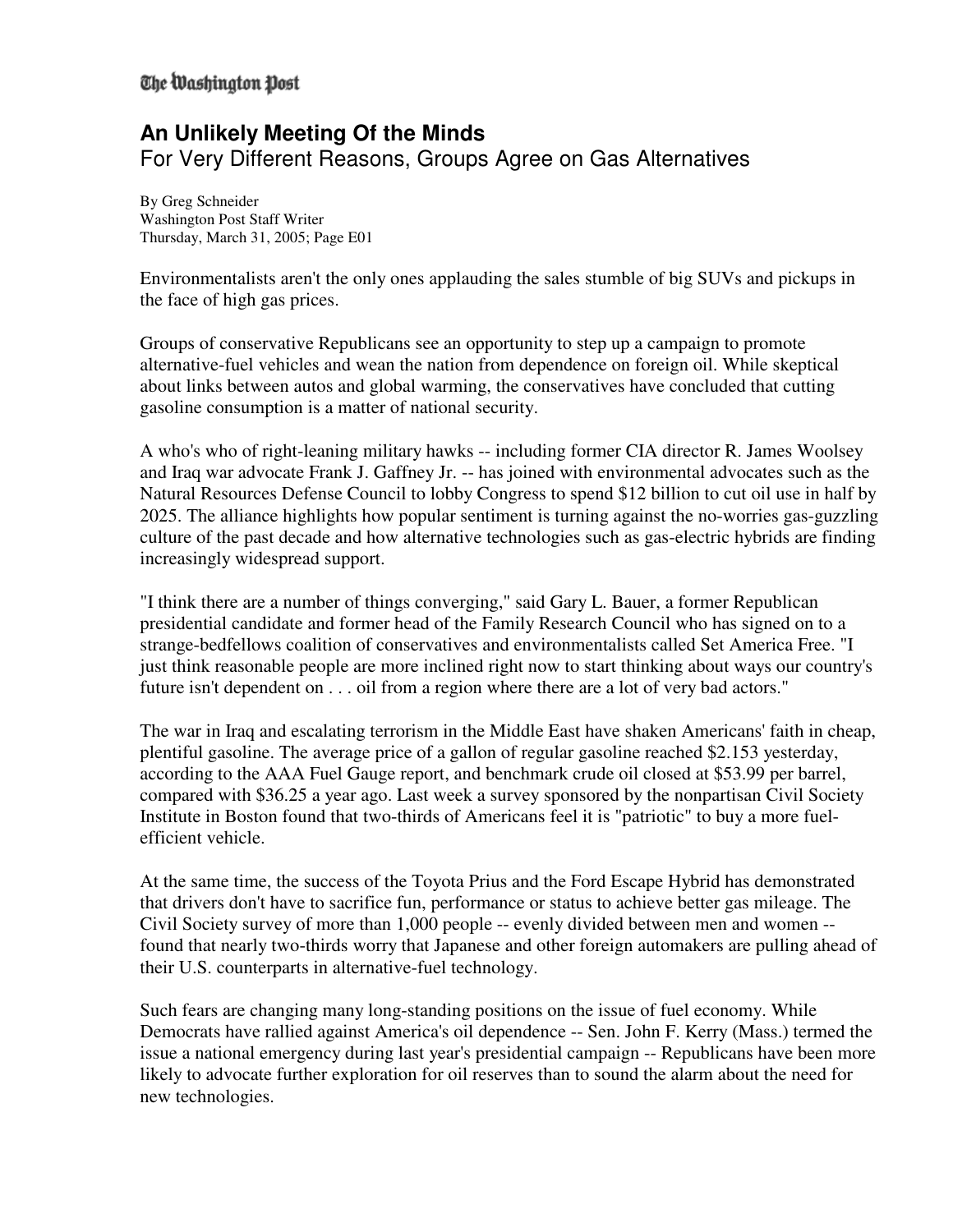On Monday, 31 national security experts wrote to President Bush on behalf of the Energy Future Coalition, a nonpartisan think tank founded in 2001, calling for action to urge industry to develop alternative-fuel vehicles. The group included prominent Republicans -- such as Robert C. McFarlane, President Ronald Reagan's national security adviser, and C. Boyden Gray, White House counsel for President George H.W. Bush -- as well as Democrats, including former Colorado Sen. Gary Hart.

Environmental advocates at the Natural Resources Defense Council said they were surprised late last year when several conservative groups called about working together to promote alternativefuel vehicles. The idea of using federal funding to encourage industry to change, instead of just handing out punishment for not meeting fuel-efficiency guidelines, was especially attractive, said David Doniger, policy director for the NRDC Climate Center.

"Our belief is that there is a lot of merit to policies that I guess you'd call 'carrot and stick' policies," he said. "You need the limits on pollution . . . but in addition we recognize that the industry could benefit from some incentives to convert technology more quickly and at lower cost."

Such legislation "may be both more enactable and more successful than focusing only on the limits, or on the stick, so to speak," Doniger said.

The United Auto Workers also has come around to accepting the need for alternative-fuel vehicles. The UAW has long viewed efforts to boost federal gas mileage standards as a threat to Detroit's success with truck and SUV sales and as bad for U.S. jobs. Now the union sees a new threat from the increasing popularity of foreign-produced hybrid and advanced diesel technology, which a recent University of Michigan study said could cost the United States as many as 200,000 jobs.

So the UAW, in cooperation with the nonpartisan National Commission on Energy Policy, has begun promoting a proposal for a federal program to encourage U.S. manufacturers to develop their own alternative-fuel technology and keep those jobs here. "The guts of what we're proposing -- which is really an investment tax credit -- that's not a Republican or Democrat idea. That's sort of motherhood and apple pie to business folks and conservative folks. In theory I do think we have support across the political spectrum to this type of approach," said Alan Reuther, legislative director at the UAW.

Domestic automakers are considering support for the UAW proposal. "We've been engaged in discussions with them to see if there's something we can all agree on," said Dennis Fitzgibbons, a lobbyist for DaimlerChrysler AG.

Set America Free is advocating a combination of manufacturer and consumer tax credits, as well as federal research funding, to help U.S. companies rush to the marketplace with vehicles that run on alternative sources of power. They favor a wide mix of technology including methanol, wider use of ethanol and development of plug-in hybrids that can go long distances on batteries. The Rockville-based Institute for the Analysis of Global Security, an energy policy think tank founded after the Sept. 11, 2001, terrorist attacks, formulated the plan late last year and has sought support from the right and left on the political spectrum.